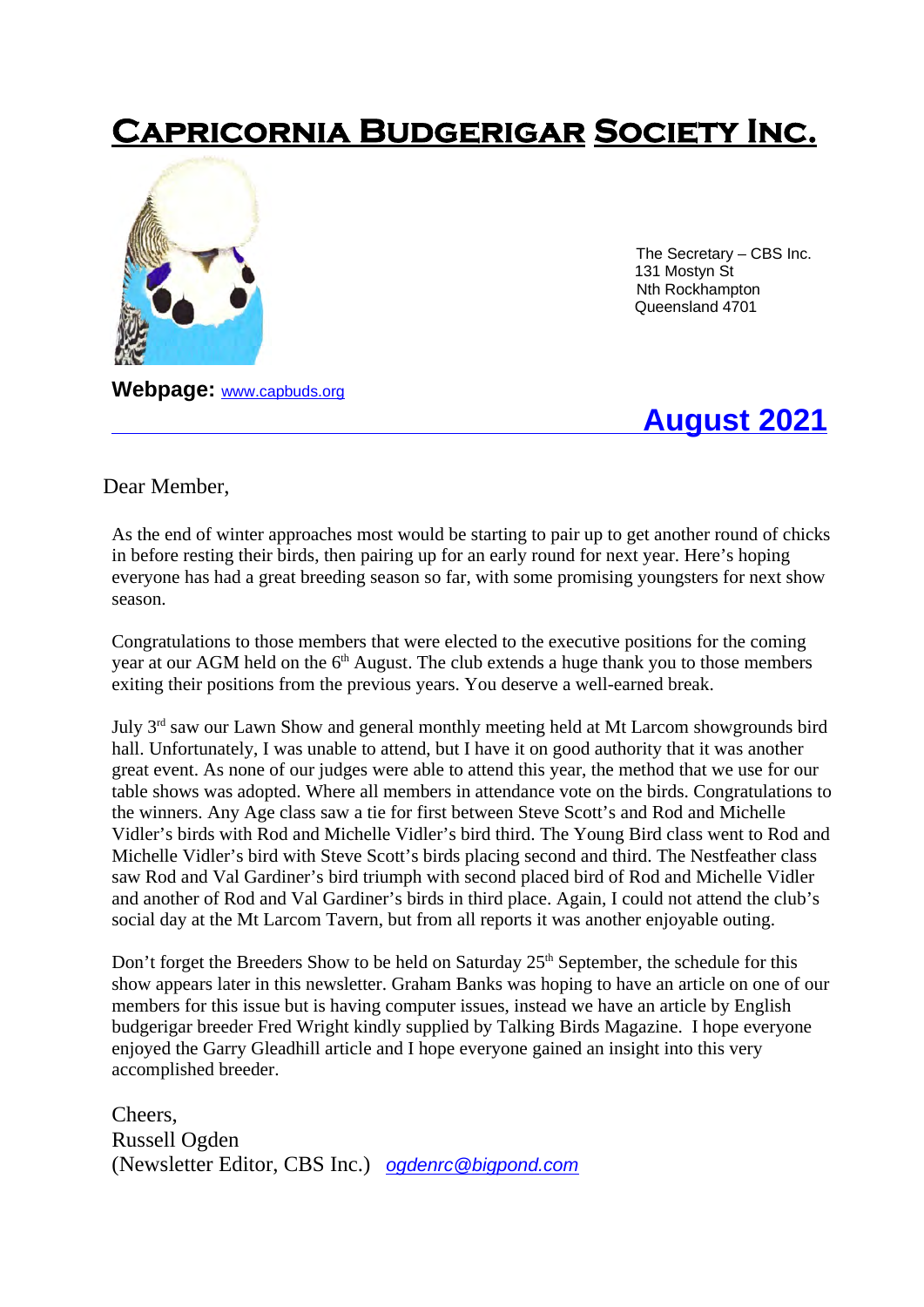# **MEMBERS INFORMATION PAGE**

**• Committee Members: Confirmed at AGM** 

| John Agnew                    | 0408 361 762 |
|-------------------------------|--------------|
| Vice-President: Ian Schneider | 0408 287 709 |
| <b>Scott Eriksen</b>          | 0419 776 837 |
| <b>Rodney Vidler</b>          | 0434 762 399 |
|                               |              |

- EMAIL Addresses: To allow for more efficient distribution of newsletters and other Club information, please forward a test email or your email address to *ogdenrc@bigpond.comThanks to all those who have forwarded these details previously.*
- *SHOW & WIN*.!!!!!!! Starting at our 2021 Breeders Show, you will become eligible to win a \$200 Credit at our Annual Auction by showing at the 3 Major Shows (Breeders 2021, Annual 2022, Young Bird Show 2022). You will receive one ticket for showing 1 to 10 birds, 2 tickets for 11 to 20 entries, etc. After the Young Bird Selection Show in 2021, the winner will be drawn. The more you show, the better chance you have to win. It is only open to CBS Inc members. You must show at all 3 shows unless you are judging the show or are genuinely ill or have a family emergency. The aim of this incentive is to encourage members to show consistently at all 3 shows*.*
- Services Section: The Club Shirt is now being worn by many members. If you want to purchase one, contact Qing Wu 0455 237 367 Qing will also have a supply of 2021 rings, (60 cents each and sold in lots of 25, postage is extra \$5.00) and show cages and cage fronts if anyone needs some.
- Future CBS Variety of the Year are as follows: 2021:- Lutino and 2022 :- Normal Green. These are judged at the Annual Show each year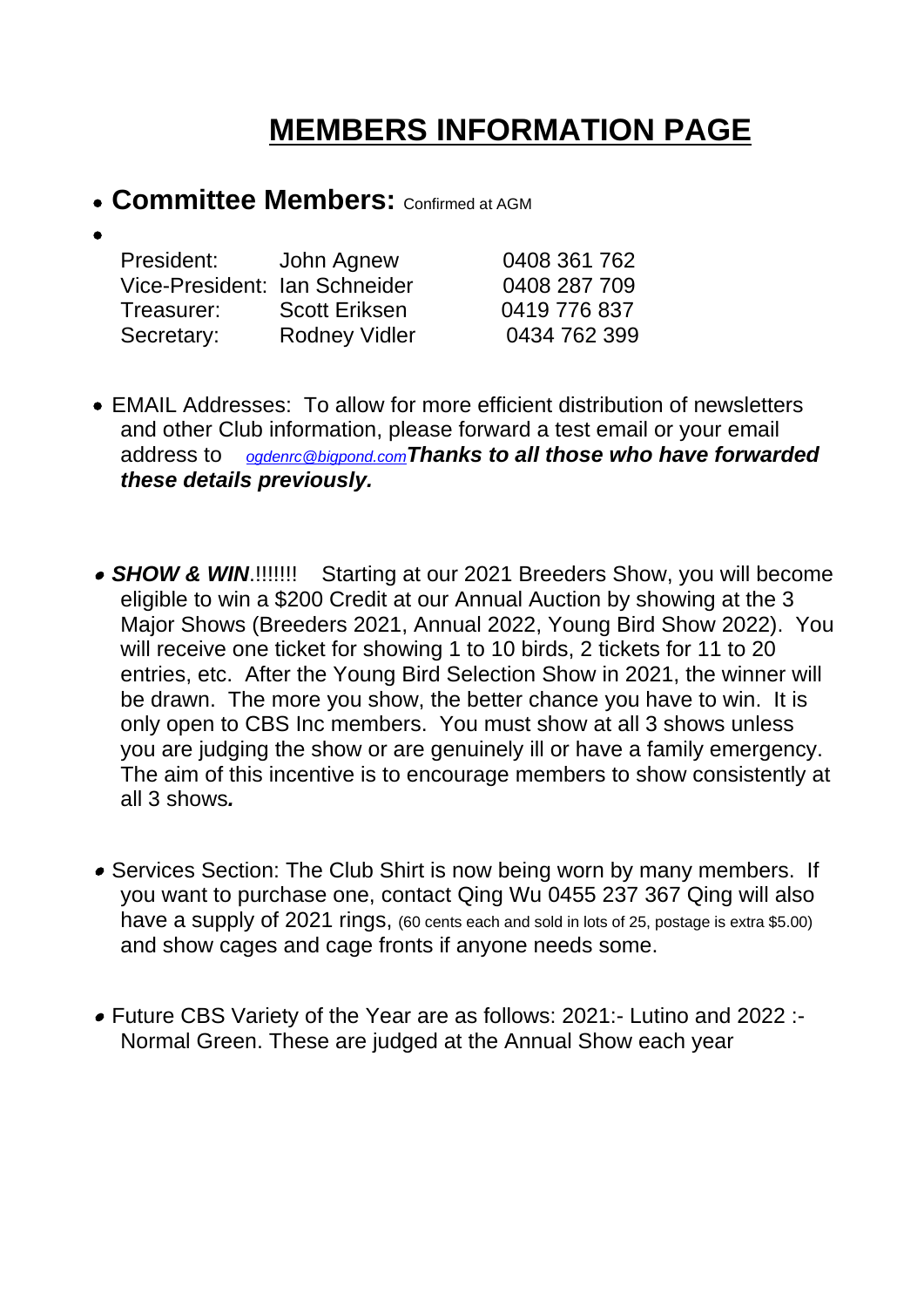# **Capricornia Budgerigar Society Inc.**



## **Breeders Show Schedule. Saturday, 25th September 2021.**

| <b>Venue:</b>          | <b>NORTH ROCKHAMPTON HIGH SCHOOL PAC,</b><br>Simpson Street, North Rockhampton. |
|------------------------|---------------------------------------------------------------------------------|
| <u>Judge:</u>          | <b>Scott Eriksen (National Judge)</b>                                           |
| <b>Chief Steward:</b>  | <b>Rodney Vidler.</b>                                                           |
| <b>Show Secretary:</b> | Mr Russell Ogden ogdenrc@bigpond.com                                            |
|                        | Ph 0437 025 793                                                                 |
| <b>Entries:</b>        | All entries must be on CBS approved entry                                       |
|                        | forms (provided)                                                                |
|                        | Entries need exhibitors to use the class                                        |
|                        | numbers as per the schedule in this                                             |
|                        | newsletter.                                                                     |
| <b>Entry Fee:</b>      | 50 cents per bird.                                                              |
| <b>Entries Close:</b>  | Monday 20 <sup>th</sup> September at 9 pm. Late entries will                    |
|                        | not be accepted.                                                                |
| <b>Benching:</b>       | by $8-45$ am                                                                    |
| <u>Judging:</u>        | 9-00 am                                                                         |
|                        | All persons responsible for winning exhibits must be present for                |
|                        | <u>checking of rings on completion of judging or exhibits will be</u>           |
| <u>disqualifie</u> d.  |                                                                                 |
|                        | <b>Dreantation of Traphine: Annravimately 30 minutes after completion of</b>    |

**Presentation of Trophies: Approximately 30 minutes after completion of judging. Release of birds to follow presentation. The Chief Steward will advise time.**

#### **Please Note:**

- **Club show rules must be strictly adhered to.**
- **Proof of ownership must be produced for all winning exhibits, CBS rings excluded.**
- **Drinkers must be in show cages. Standard Seed Mix as floor covering.**
- **Cage stickers to be adhered on the Right-hand side of cage.**
- **It is the Exhibitor's responsibility to ensure all of their birds are nominated in the correct classes and mark cages accordingly.**
- **All birds entered must be Owner-bred.**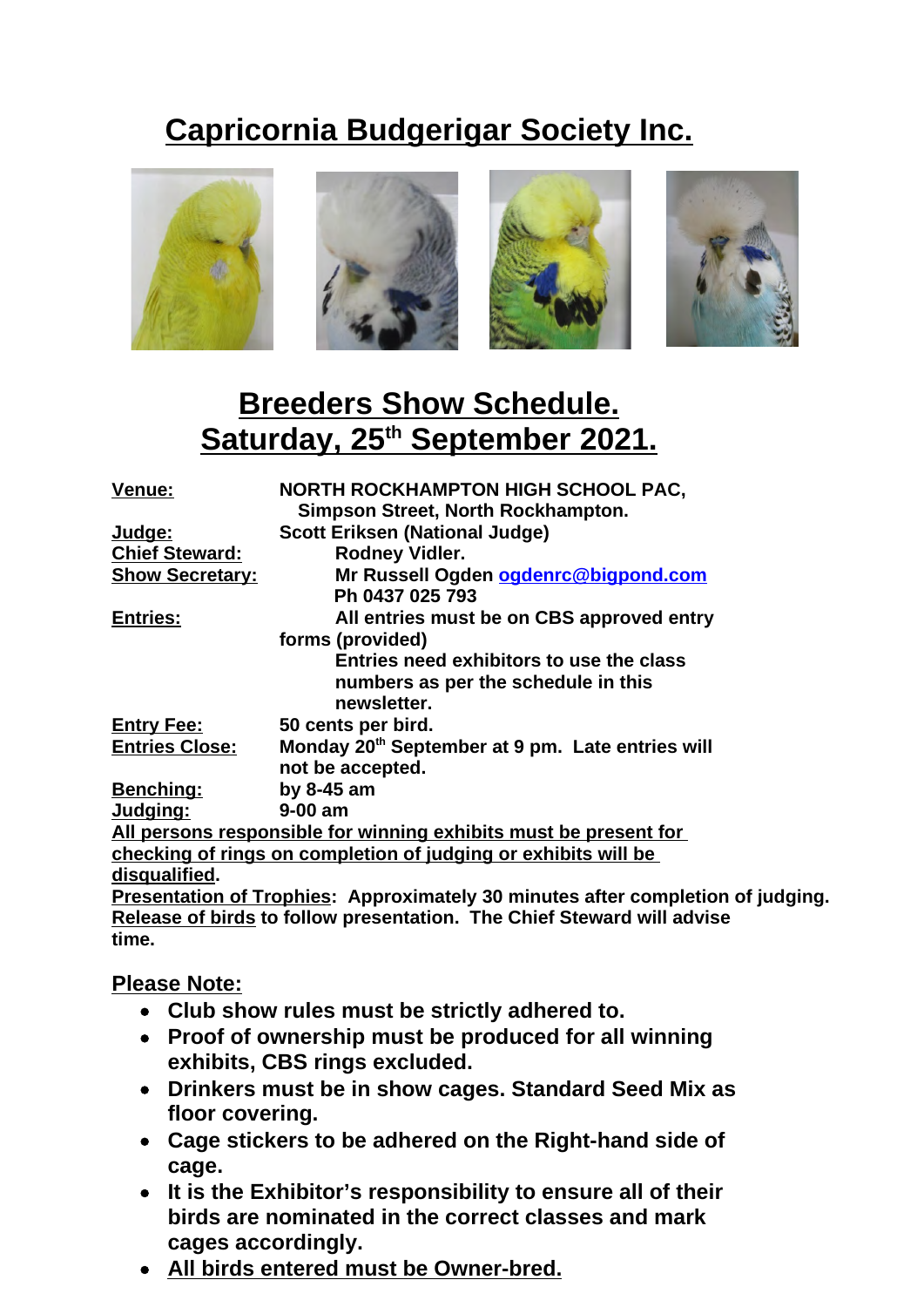#### **CAPRICORNIA BUDGERIGAR SOCIETY INC.BREEDERS SHOW AWARDS LIST Grand Champion of Show.** Jack Martin Trophy, plus

\$25.00

**Ch. Opposite Sex of Show. Ch. O'Callaghan Family Trophy. Ch. Young Bird of Show Mitton Family Trophy. Ch. Beginner Bird of Show.** CBS Trophy. **Ch. Nestfeather of Show.** CBS Trophy **Best Team of 3, must be all same Sex.** \$10.00 cash prize.

#### **OPEN CLASS.**

Ch. Any Age Cock **\$15.00 cash prize** Ch. Any Age Hen **by Ch. Any Age Hen** Ch. Young Cock **\$15.00 cash prize** Ch. Young Hen **\$15.00 cash prize** Ch. Nestfeather **\$15.00 cash prize** Ch. Any Age Cock (Reserve) **\$10.00 cash prize** Ch. Any Age Hen (Reserve) **\$10.00 cash prize** Ch. Young Cock (Reserve) **\$10.00 cash prize** Ch. Young Hen (Reserve) **\$10.00 cash prize** Ch. Nestfeather (Reserve) **\$10.00 cash prize**

#### **BEGINNER CLASS.**

Ch. Any Age Cock **\$15.00 cash prize** Ch. Any Age Hen **\$15.00 cash prize** Ch. Young Cock **\$15.00 cash prize** Ch. Young Hen **\$15.00 cash prize** Ch. Nestfeather **\$15.00 cash prize** Ch. Any Age Cock (Reserve) **\$10.00 cash prize**. Ch. Any Age Hen (Reserve) **\$10.00 cash prize** Ch. Young Cock (Reserve) **\$10.00 cash prize** Ch. Young Hen (Reserve **\$10.00 cash prize** Ch. Nestfeather (Reserve) **\$10.00 cash prize**

#### **Champion of each of 27 ANBC Variety & AOSV: \$15.00 cash prize per variety**

- 
- 

Cash Prize.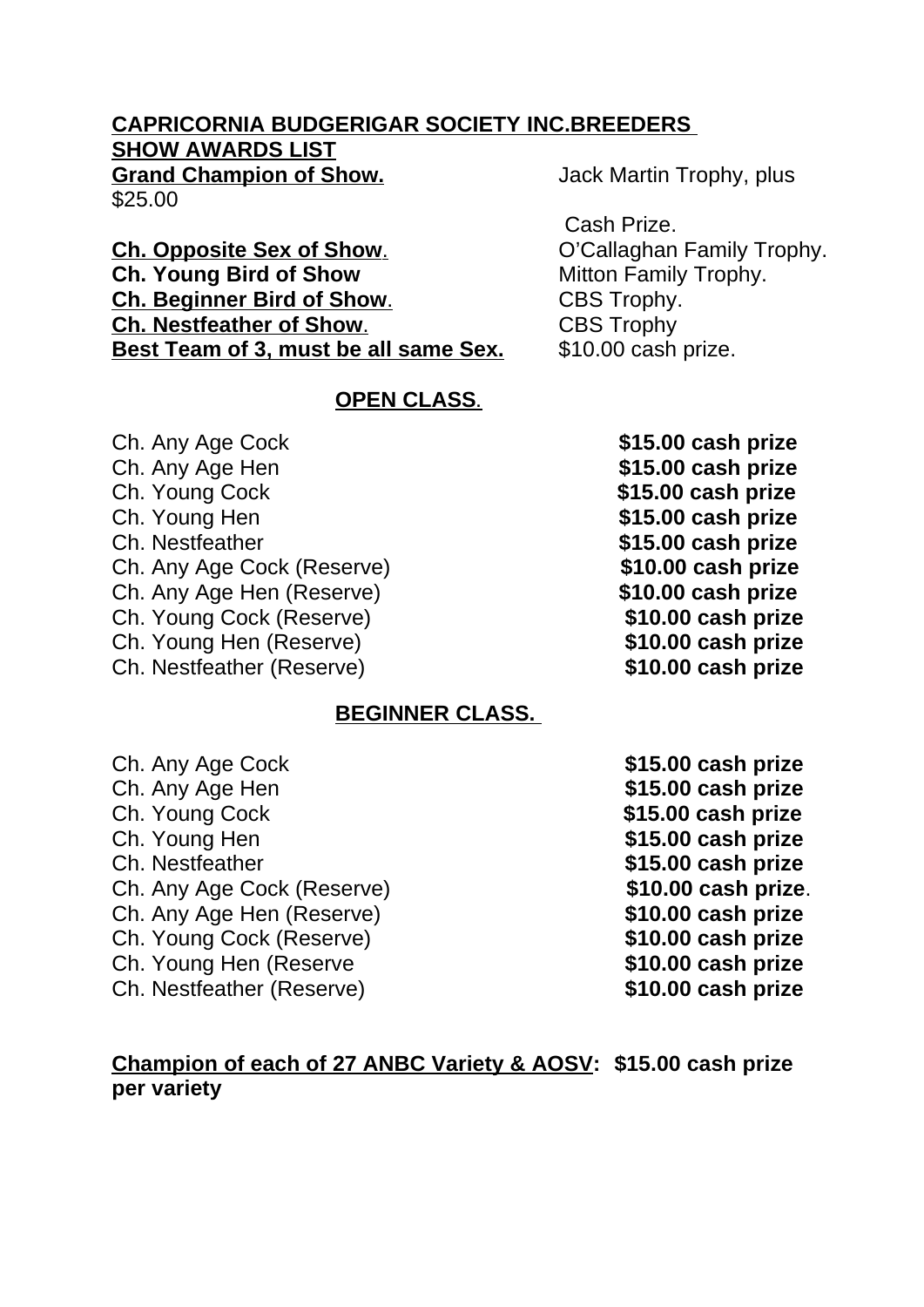#### *Budgerigar Schedule for CBS Inc. BREEDERS SHOW 2021*

| <b>Variety</b>                            | Any Age<br><b>Cock</b>  | Any Age<br>Hen | Young Bird<br><b>Cock</b> | <b>Young Bird</b><br>Hen | <b>Nestfeather</b> |
|-------------------------------------------|-------------------------|----------------|---------------------------|--------------------------|--------------------|
| <b>Normal Green</b>                       | 1                       | 101            | 201                       | 301                      | 401                |
| <b>Normal Grey Green</b>                  | $\overline{2}$          | 102            | 202                       | 302                      | 402                |
| <b>Normal Blue</b>                        | $\overline{\mathbf{3}}$ | 103            | 203                       | 303                      | 403                |
| <b>Normal Violet</b>                      | $\overline{\mathbf{4}}$ | 104            | 204                       | 304                      | 404                |
| <b>Normal Grey</b>                        | 5                       | 105            | 205                       | 305                      | 405                |
| <b>Yellow Faced Blue</b><br>(Normal Only) | $6\phantom{1}$          | 106            | 206                       | 306                      | 406                |
| <b>Australian Golden Faced</b>            | $\overline{\mathbf{7}}$ | 107            | 207                       | 307                      | 407                |
| <b>Blue</b> (Normal Only)                 |                         |                |                           |                          |                    |
| <b>Black Eyed Self</b>                    | 8                       | 108            | 208                       | 308                      | 408                |
| <b>Dilute</b>                             | 9                       | 109            | 209                       | 309                      | 409                |
| Lutino                                    | 10                      | 110            | 210                       | 310                      | 410                |
| <b>Albino</b>                             | 11                      | 111            | 211                       | 311                      | 411                |
| <b>Dark Eyed Clear</b>                    | 12                      | 112            | 212                       | 312                      | 412                |
| <b>Clearwing</b>                          | 13                      | 113            | 213                       | 313                      | 413                |
| Greywing                                  | 14                      | 114            | 214                       | 314                      | 414                |
| Cinnamonwing                              | 15                      | 115            | 215                       | 315                      | 415                |
| <b>Spangle Double Factor</b>              | 16                      | 116            | 216                       | 316                      | 416                |
| <b>Opaline</b>                            | 17                      | 117            | 217                       | 317                      | 417                |
| Opaline A.O.S.V.                          | 18                      | 118            | 218                       | 318                      | 418                |
| <b>Clearbody</b>                          | 19                      | 119            | 219                       | 319                      | 419                |
| Lacewing                                  | 20                      | 120            | 220                       | 320                      | 420                |
| <b>Fallow</b>                             | 21                      | 121            | 221                       | 321                      | 421                |
| <b>Spangle</b>                            | 22                      | 122            | 222                       | 322                      | 422                |
| Spangle A.O.S.V.                          | 23                      | 123            | 223                       | 323                      | 423                |
| <b>Dominate Pied</b>                      | 24                      | 124            | 224                       | 324                      | 424                |
| <b>Recessive Pied</b>                     | 25                      | 125            | 225                       | 325                      | 425                |
| <b>Crested</b>                            | 26                      | 126            | 226                       | 326                      | 426                |
| <b>Australian White Cap</b>               | 27                      | 127            | 227                       | 327                      | 427                |
| A.O.V. / A.O.S.V. / A.O.S.C.              | 28                      | 128            | 228                       | 328                      | 428                |

**Nb only combination of sections 8 to 15 is Yellow Faced Blue. See ANBC matrix at http://www.anbc.iinet.net.au/ANBC%20eStandard%20Final%20October%202013%20master.pdf for combinations of other sections 16- 25**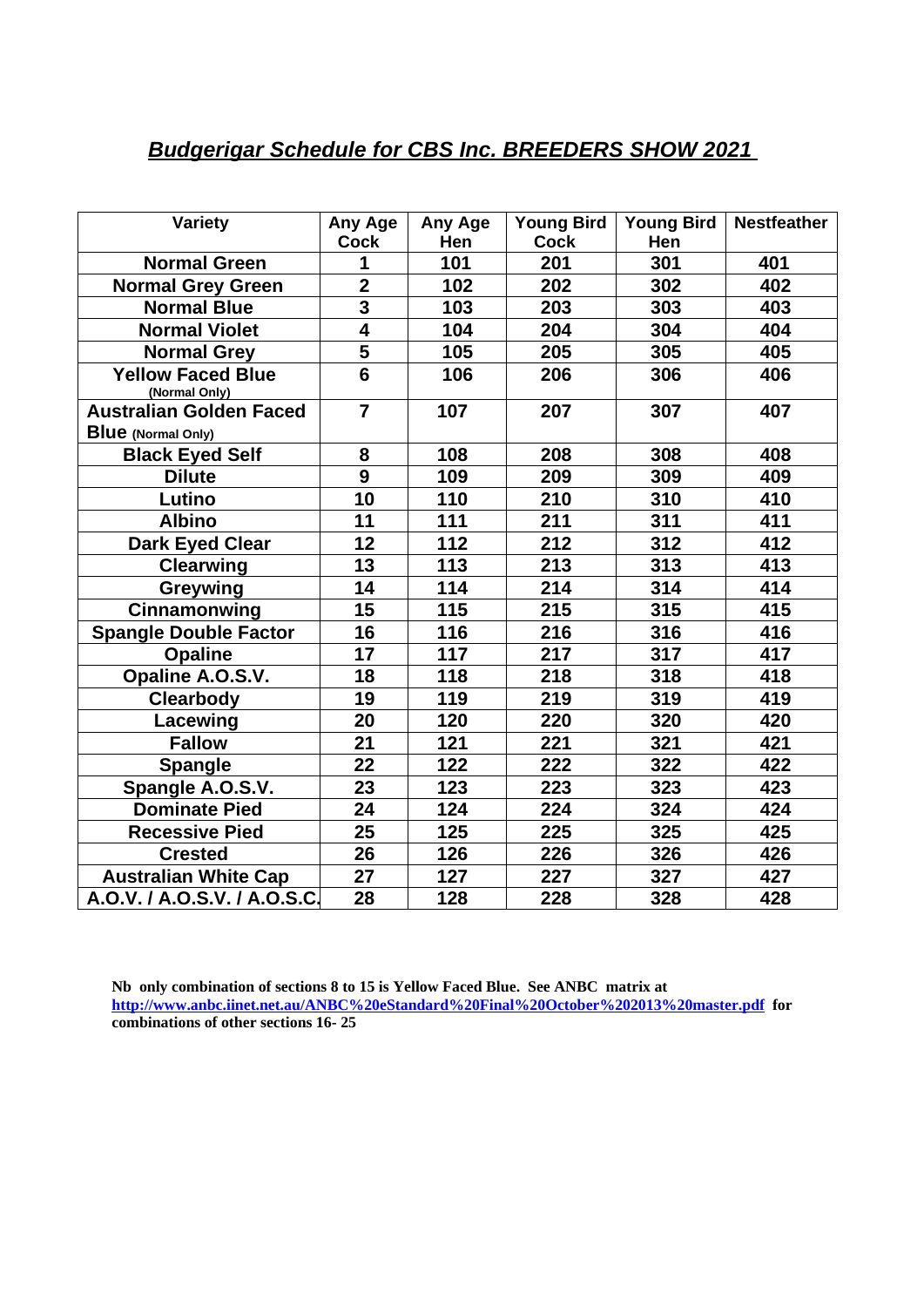## **ENTRY FORM acceptable for CBS Inc. Shows.**

**Name. …………………………….** Open\_\_\_ Beginner\_\_\_

## (tick one)

**Entry Fee:** \$

| Class# | $\overline{\text{Cage\#}}$ | <b>Description</b> | <b>Ring Number</b> |
|--------|----------------------------|--------------------|--------------------|
|        |                            |                    |                    |
|        |                            |                    |                    |
|        |                            |                    |                    |
|        |                            |                    |                    |
|        |                            |                    |                    |
|        |                            |                    |                    |
|        |                            |                    |                    |
|        |                            |                    |                    |
|        |                            |                    |                    |
|        |                            |                    |                    |
|        |                            |                    |                    |
|        |                            |                    |                    |
|        |                            |                    |                    |
|        |                            |                    |                    |
|        |                            |                    |                    |
|        |                            |                    |                    |
|        |                            |                    |                    |
|        |                            |                    |                    |
|        |                            |                    |                    |
|        |                            |                    |                    |
|        |                            |                    |                    |
|        |                            |                    |                    |
|        |                            |                    |                    |
|        |                            |                    |                    |
|        |                            |                    |                    |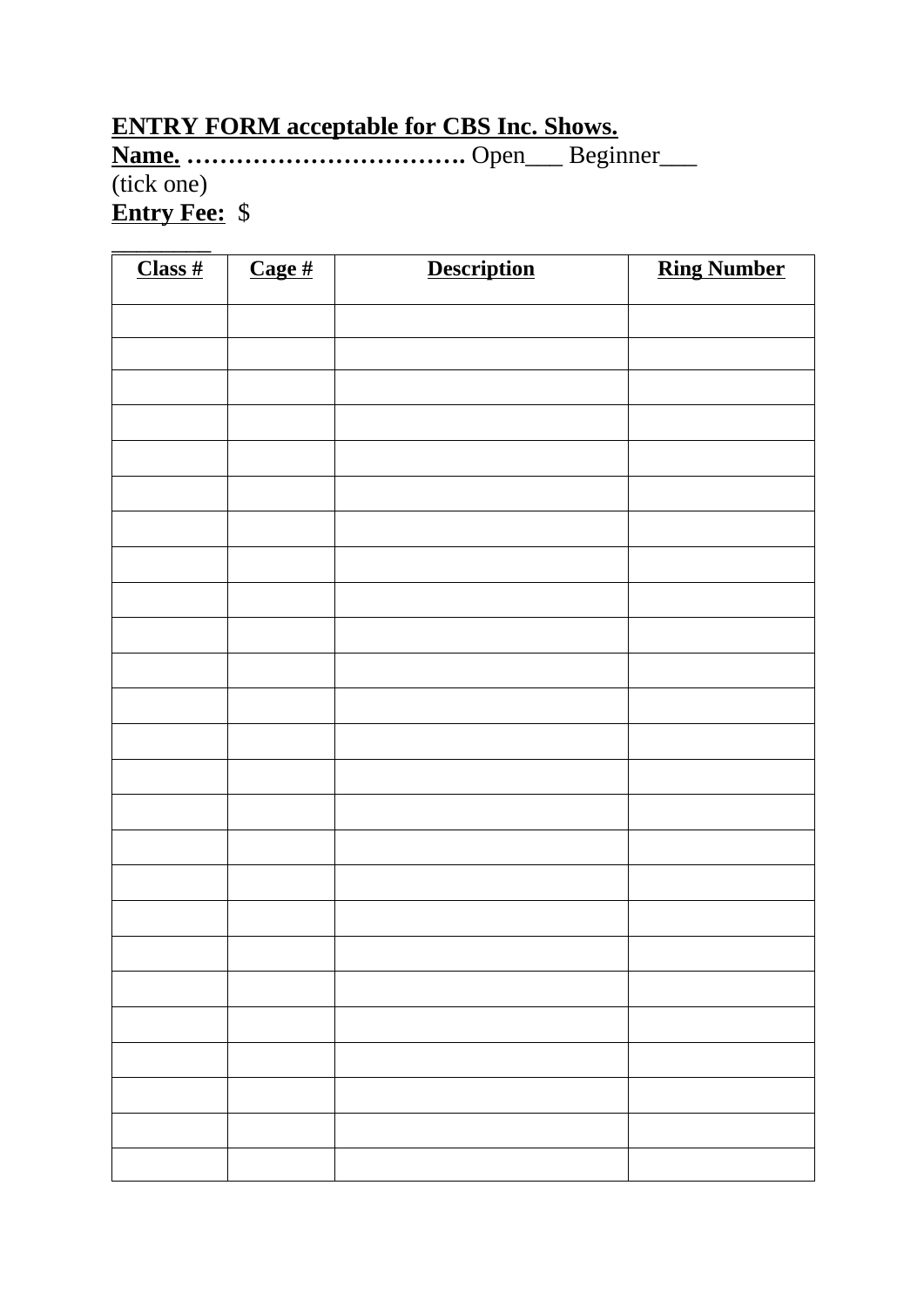#### BUDGIES with FRED WRIGHT

# Avoid buying mistake

THIS month I will focus on mistakes to avoid when buying budgies. It's mainly aimed at exhibition breeders but it is relevant to all budgerigar keepers be they exhibition, pet, colour breeders or those who wish to specialist in other branches of the hobby

I think we can attribute a huge reason why people give up in the early years due to spending lots of money unwisely.

I don't know why but many people seem to think that the more money they spend the better they will do with their birds. They eventually take stock of what they have achieved and many decide to walk away from the hobby.

When you buy you need to be delighted with your purchases. If you are not sure about what you are being offered don't buy but don't think you can visit 10 bird rooms and still buy nothing there might be a problem with the buyer and not the sellers.

**DECIDE WHAT YOU NEED:** Making first purchases is a massive problem. Where to buy, what to buy, how many pairs and the quality you are going to begin with and price has to be considered.

When you are starting out it needs to be about three or four pairs plus an extra hen or two if you can get them. Buy from one person and they need to be young birds. You might know little about birds but use common sense and only buy birds that look fit and well.

If you are building an exhibition stud look at the features you are lacking and try to buy them. That means learning and understanding what good budgies are about.

It's also an indication of not spending lots of money before you understand what a good budgie is all about. In some ways it's good to think about building a stud as a bit of a jigsaw puzzle but it is not quite as easy as that.

**BUDGET:** Whether starting or buying a bird to take you a step or two forward decide on some sort of budget but be realistic! You are not going to go to a top, successful champion and buy his best birds for little more than a pet bird price. It's just not going to happen.

Clubs have a role to play in buying and selling. Club members will know who sells good birds at realistic prices and they will know who has done well with certain fancier's birds.

You need someone who breeds enough birds to sell good surplus birds. Successful novices and intermediates can be good people to buy from.

It does not have to be one of the top champions who constantly advertises birds for sale. Set a budget but be flexible to some



**Cinnamon light green hen.**



**If your stud needs extra spot try using a well-spotted opaline cock.** 

extent.

I think the key to a lot of buying is to be able to see value. Yes, it might be a good bird and what you need but if it's far too expensive walk away.

Somehow you have to make a decision on who you are going to approach for birds. It's a vital step in the chain.

Talk to them at a meeting, a show or give them a ring and chat to explain what you are looking for and give some indication of what you want to spend and ask how much they would want for birds you are describing. Try to get some of the preliminary chat out of the way before you arrive in the birdroom.

**FORGET COLOUR, GO FOR QUALITY:**



**Dominant pied cobalt cock.**



**A lovely yellowface cinnamon cobalt hen.**

If you are trying to buy specialist varieties your problems are increased. If you want recessive pieds you have to buy recessive pieds or splits. There is no point in buying a couple of pairs of grey greens.

In general try to be flexible and forget any ideas of going to buy a pair of light greens and a pair of sky blues. Have what you want at the back of your mind but if the best of what's on offer are greys and grey greens don't get fixated on other colour. Always keep quality about colour.

**WHERE TO BUY:** We have covered much of that already but think about a person who comes recommended and does well on the show bench. You are looking for a person with a good reputation and not

that of a second hand car dealer. Where to buy is a very important decision to make because it will make or break a fancier.

There are always sales and auctions. These are challenging if you are keen to buy something that is very special. You can only buy what's on offer but it might give you an opportunity to think about costs and the people who might have birds to sell.

**TAKING A BIRD WITH YOU:** Many articles will tell you that you should take a bird with you as a guide but I am not so sure.

If it's a young bird that you have bred yourself and it shows features that you want to improve on that's fine.

But I have seen many fanciers come to my bird room with a dirty cage and when they take the cover off there's an old cock inside that does not breed and it's something they have picked up on the way.

It might have been a decent bird in its day but it's a has-been bird and is no guide to what you need to buy today. It can have the effect of putting the seller on the back foot and that's the opposite of what you need to happen. Be careful!

**BUYING COCKS WITHOUT HENS:** There is a skill in buying and certainly a skill in selling. Always try to buy young birds and if they are cocks no more than second season birds. Hens should always be unused if possible.

Buying cocks is always easier than buying hens so if a young hen is on offer and its young and of the quality you like try to buy it.

Even now when I am buying birds I don't like to leave a hen behind that I would like if it's available at the right price and the right quality. Never think you can buy cocks and buy hens later, that is not going to happen.

**ALWAYS LEARNING:** A note to remind us that we never stop learning.

I recently paired up 24 pairs. One of the cocks was not absolutely 100 per cent fit but the hen was.

I always believe that when we pair up if there is a reaction between the birds they are going to breed.

They either mate or they can get very slightly aggressive towards each other. These two reacted and the hen was bossing the cock about.

I was pleased, believing that she would bring him into top condition and they would breed. I returned to the bird room the next morning to find the cock dead with blood on his head.

Could I blame anyone other than myself? No, it's just one of these things that went wrong.

Botheration! Move on and put it down to experience.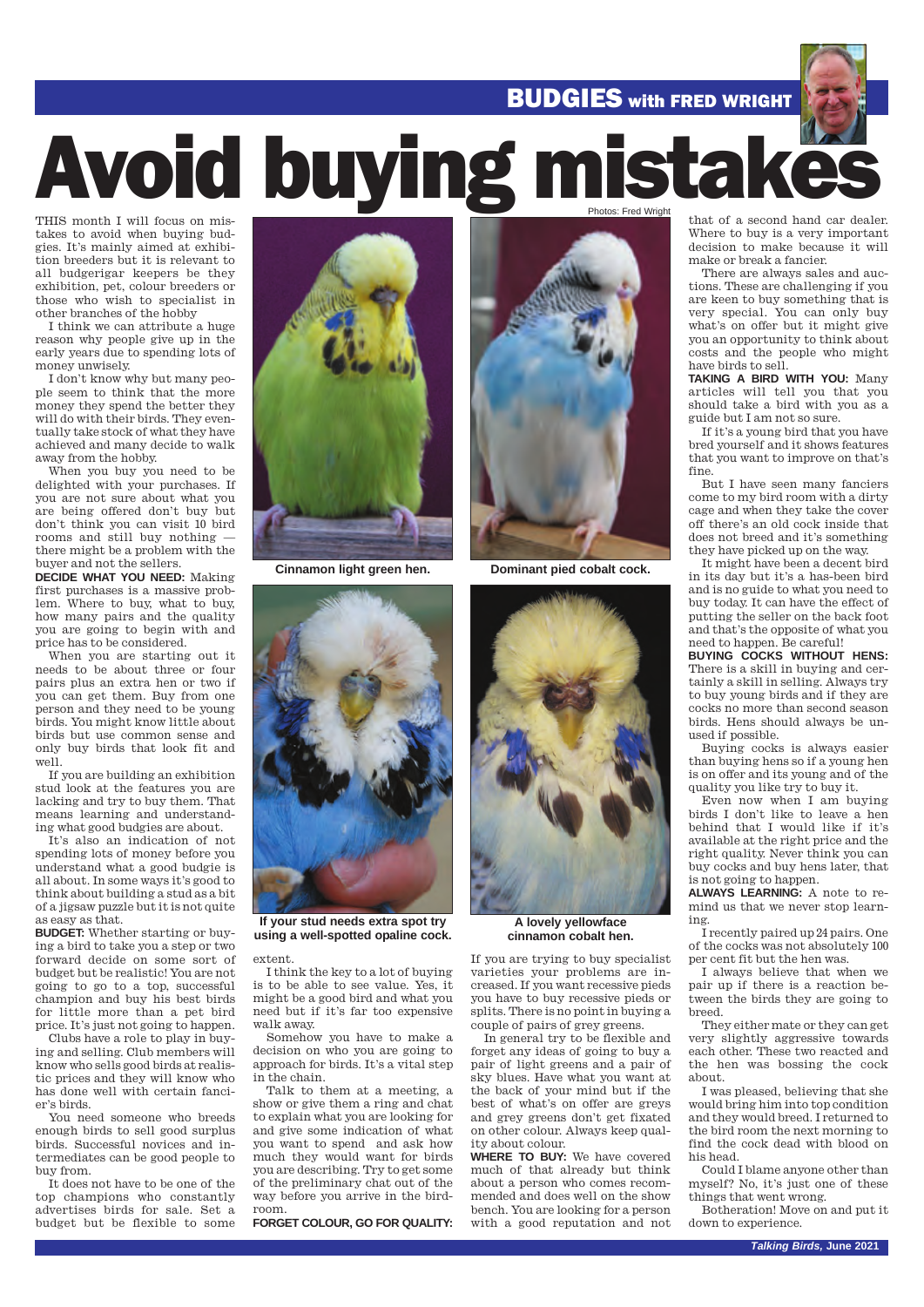# **CBS Inc.---Calendar of Events---2021**

Note that some Friday Night meetings have been changed to follow a Show or Club event.

| Sunday Jan 10                                           | <b>ABS</b> Inc Auction                                                                    | Eagleby, Brisbane                                  |                               |                                                                                                          |
|---------------------------------------------------------|-------------------------------------------------------------------------------------------|----------------------------------------------------|-------------------------------|----------------------------------------------------------------------------------------------------------|
| Saturday Jan 16                                         | <b>Committee Meeting</b>                                                                  | North<br>Rockhampton<br>State High School          | 2.00 pm                       |                                                                                                          |
| Friday<br>Feb 05                                        | <b>General Meeting</b><br>Judges Meeting to<br>follow.                                    | North Rockhampton<br>High School (NRHS)            | 7.15pm                        | Table<br>Show A/<br>A & Y/B<br>& NF<br><b>FEATURE:</b> Faults in<br>birds and culling<br>Open discussion |
| Saturday<br>Feb 20                                      | Social Event                                                                              | Calliope                                           | 12pm                          | <b>TBC</b>                                                                                               |
| Friday<br>March <sub>5</sub>                            | <b>General Meeting</b>                                                                    | North Rockhampton High School<br>(NRHS)<br>7.15pm  |                               | Table<br>Show A/<br>A & Y/B<br>& NF<br><b>FEATURE: Violets</b>                                           |
| Monday<br>March 15                                      | Entries close for Annual show                                                             |                                                    |                               |                                                                                                          |
| Saturday<br>March 20                                    | Annual Show and General<br>Meeting                                                        |                                                    | Benchi<br>ng by<br>9.15a<br>m | A/A & Y/B & NF<br>Judging commences<br>9:30am                                                            |
|                                                         |                                                                                           | No meeting in April as after<br><b>Annual Show</b> |                               |                                                                                                          |
| Easter - 2 <sup>nd</sup> April to 5 <sup>th</sup> April |                                                                                           |                                                    |                               |                                                                                                          |
|                                                         | Friday<br>CBS Inc. ANNUAL AUCTION ENTRIES DUE TODAY!!!!!!!! And Wynnum Auction<br>April 9 |                                                    |                               |                                                                                                          |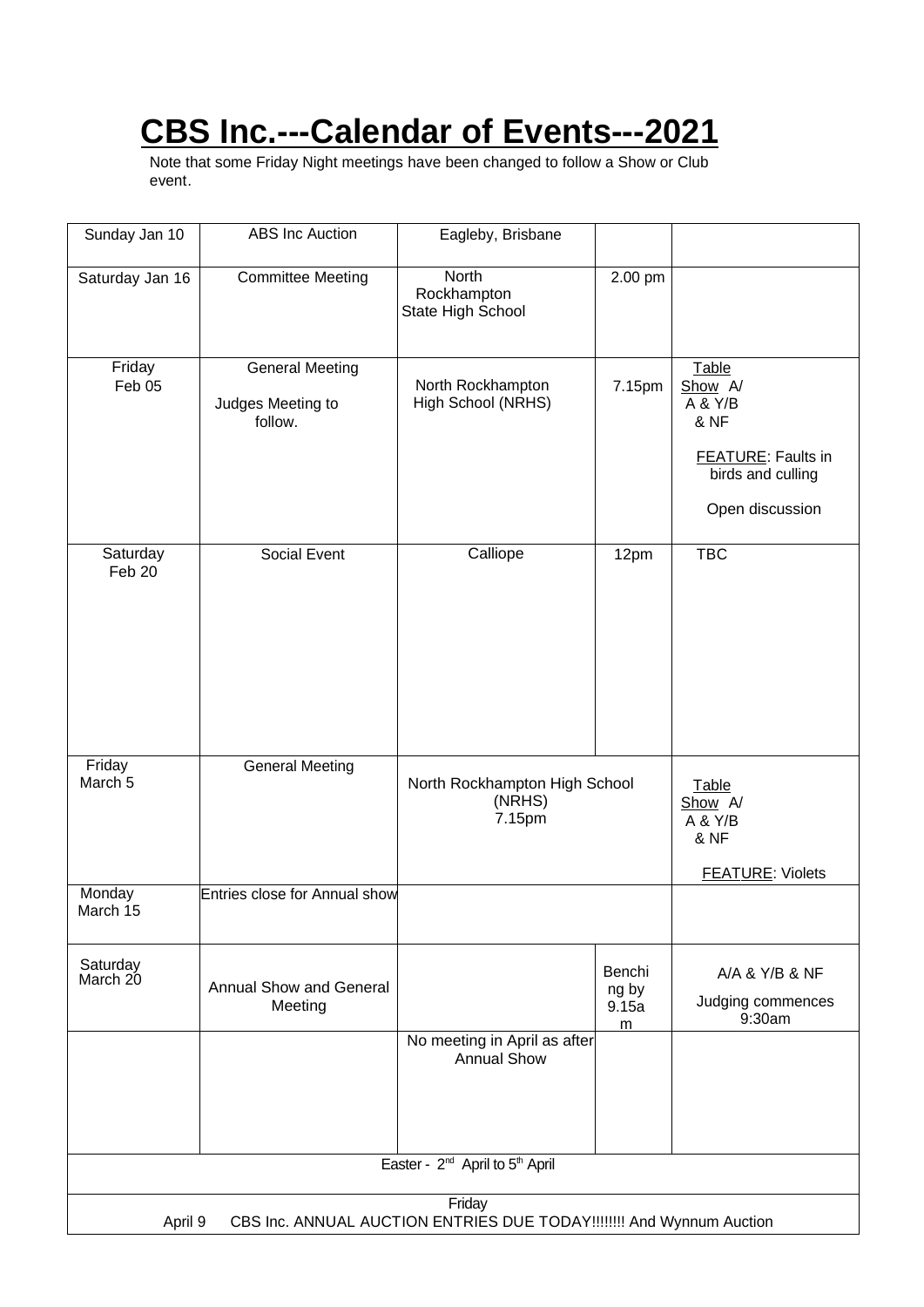| Saturday April 17                         | <b>Committee Meeting</b><br>Committee meeting to<br>discuss Zone & ANBC<br>Agenda Items.                                                             | North Rockhampton<br>High School                         | 2.00pm                   |                                                                                                |
|-------------------------------------------|------------------------------------------------------------------------------------------------------------------------------------------------------|----------------------------------------------------------|--------------------------|------------------------------------------------------------------------------------------------|
| May General<br>Meeting                    | May General Meeting to follow Young Bird Show                                                                                                        |                                                          |                          |                                                                                                |
| Monday<br>April 26                        | Entries for Young Bird Show<br>closes 9pm with Show<br>Secretary                                                                                     |                                                          |                          |                                                                                                |
| Saturday May 01                           | CBS INC YOUNG BIRD<br>SELECTION SHOW.<br>May General Meeting to<br>follow this SHOW<br>Draw of CLUB<br>REWARDS for credit of<br>\$200 at CBS Auction | <b>Bird Pavilion</b><br>Mount Larcom<br>Showgrounds      | Benching<br>by<br>8.45am | Y/B & NF<br>Judging commences<br>9:00am<br><b>CBS Members Raffle</b><br>drawn.                 |
| Saturday May 22                           | N & C Q Zone:<br>1. Judges Panel &<br>2. Delegates Meeting.                                                                                          | Townsville                                               |                          | 3:00 pm Judges<br>Meeting TBC 3:30 pm<br>Zone Delegates<br>Meeting TBC                         |
| Sunday May 23                             | N & C Q ZONE<br><b>CHAMPIONSHIP</b><br>SHOW.                                                                                                         | Townsville                                               |                          | Benching by 8am<br>Judging starts after                                                        |
| Friday May 28<br>Saturday 29<br>Sunday 30 | ANBC C'SHIP SHOW                                                                                                                                     | Bendigo                                                  |                          | See ANBC Website for information and<br>details, e.g., Venue, times, etc.                      |
| Monday May 31                             | <b>ANBC Delegates</b><br>Meeting                                                                                                                     | Bendigo                                                  |                          |                                                                                                |
|                                           |                                                                                                                                                      | NO JUNE MEETING                                          |                          |                                                                                                |
| Saturday June 12                          | <b>Pre-Auction Dinner</b>                                                                                                                            | <b>Red Lion Hotel</b>                                    | 6.30 for<br>7.00pm       | Performing Arts Hall opened<br>from 2-4pm for setup & birds<br>to be ropped off                |
| Sunday June 13                            | <b>ANNUAL WINTER</b><br><b>AUCTION</b>                                                                                                               | Nth R'ton High<br><b>School Performing</b><br>Arts Hall. | Bench<br>by<br>7.45am    | View<br>8.00am<br>Starts at<br>9:00am                                                          |
| Saturday<br>July 03                       | <b>General Meeting</b><br><b>Committee Meeting to</b><br>follow GM                                                                                   | Mount Larcom<br>Showgrounds                              | 1.00pm                   | <b>Lawn</b><br>Show<br>A/A & Y/<br><b>B &amp; NF</b><br><b>FEATURE:</b><br>Question and answer |
|                                           |                                                                                                                                                      | July BRASEA Auction, STRATHPINE, Brisbane.               |                          |                                                                                                |
| Saturday<br>July 24                       | <b>Social Event</b>                                                                                                                                  | Raglan or Mount Larcom                                   | 12pm                     | <b>TBC</b>                                                                                     |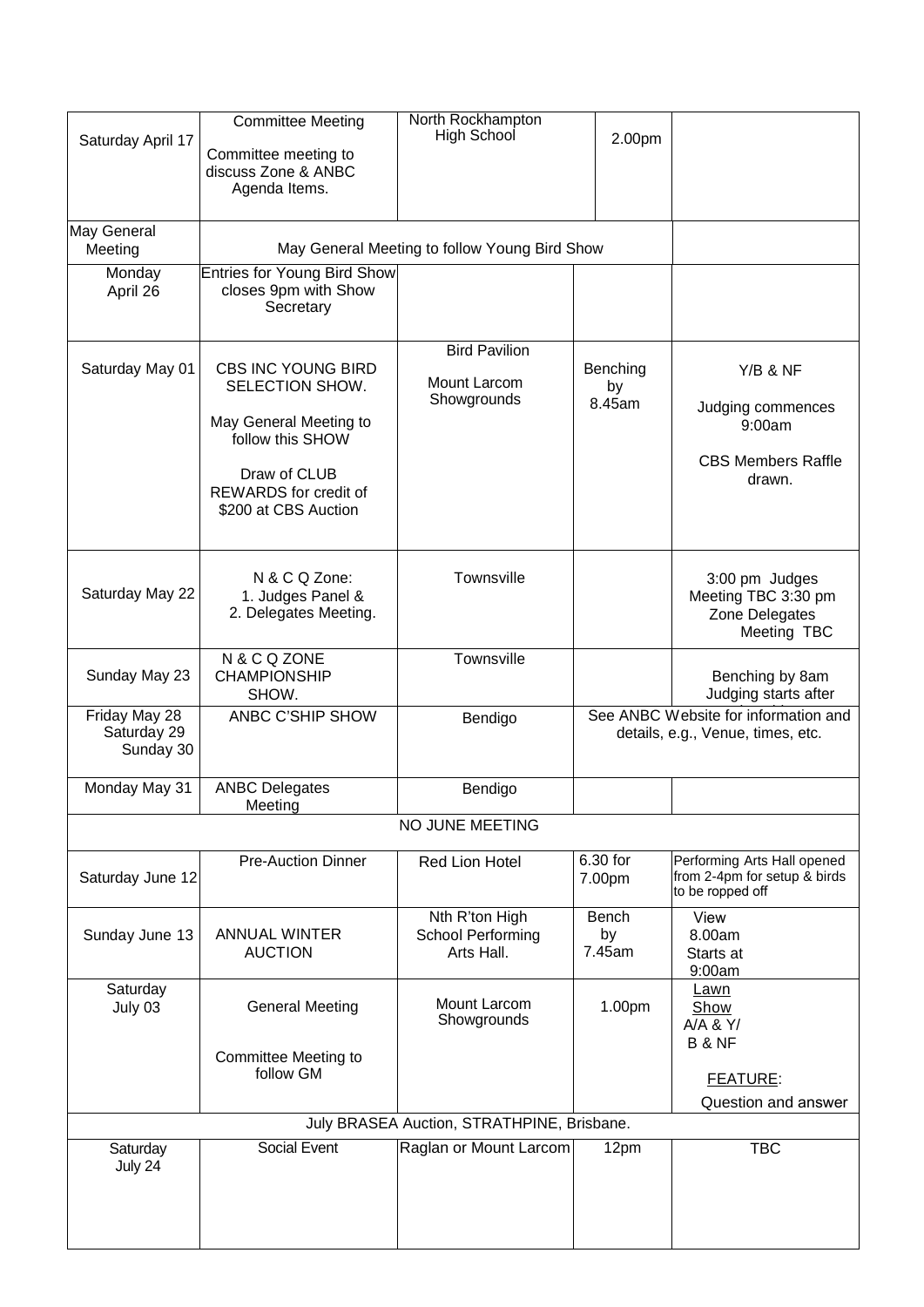| Friday<br>Aug 6         | ANNUAL GENERAL<br><b>MEETING</b><br>General & Judges<br>Meetings to follow                                                                                                                                                                                             | North Rockhampton High<br>School (NRHS)                                | 7.15pm                              | No Table Show or<br><b>FEATURE</b>                                                     |
|-------------------------|------------------------------------------------------------------------------------------------------------------------------------------------------------------------------------------------------------------------------------------------------------------------|------------------------------------------------------------------------|-------------------------------------|----------------------------------------------------------------------------------------|
|                         |                                                                                                                                                                                                                                                                        | Saturday Aug Newcastle Auction                                         |                                     |                                                                                        |
| August<br>28th          | Visit to ??? Aviary To Be<br>Confirmed<br><b>Attend Pine Rivers Annual</b><br>Auction                                                                                                                                                                                  | <b>CLUB ANNUAL</b><br><b>EVENT</b>                                     | Depart early<br>Saturday<br>morning |                                                                                        |
| Friday<br>Sept 03       | <b>General Meeting</b>                                                                                                                                                                                                                                                 | <b>NRHS</b>                                                            | 7.15pm                              | <b>Table Show</b><br>A/A & Y/B & N/F<br><b>FEATURE:</b><br><b>Red Eyes</b>             |
| Friday Sept 03          | <b>Committee Meeting</b>                                                                                                                                                                                                                                               | North Rockhampton High<br>School                                       |                                     | After general meeting                                                                  |
| Monday Sept 20          | <b>Entries for Young Bird Show</b><br>closes 9pm with Show<br>Secretary                                                                                                                                                                                                |                                                                        |                                     |                                                                                        |
| Saturday Sept 25        | <b>BREEDERS SHOW</b><br>BIRD OF YEAR 2020<br>(Winners from All Shows<br>from November Breeder's<br>Show 2019 to October<br>2020 Table Show are<br>eligible and will be judged<br>at this Show)<br>Judge: TBA<br><b>October General Meeting</b><br>to follow this Show. | North R'ton High<br>Performing Arts<br>Centre (PAC)<br>Simpson Street. | Benching<br>by<br>8.45am            | A/A & Y/B & NF<br>Judging commences<br>9:00am                                          |
| Friday<br>Nov 05        | <b>General Meeting</b>                                                                                                                                                                                                                                                 | <b>NRHS</b>                                                            | 7.15pm                              | <b>Table Show</b><br>A/A & Y/B & N/F<br>FEATURE:<br>What is a Normal and<br>Greygreens |
| Sunday<br><b>Nov 21</b> | <b>CHRISTMAS CLUB</b><br>BREAKUP,<br>including final meeting of<br>the year. (December<br>General Meeting).                                                                                                                                                            | $TBA -$                                                                | 12pm                                | Lunch                                                                                  |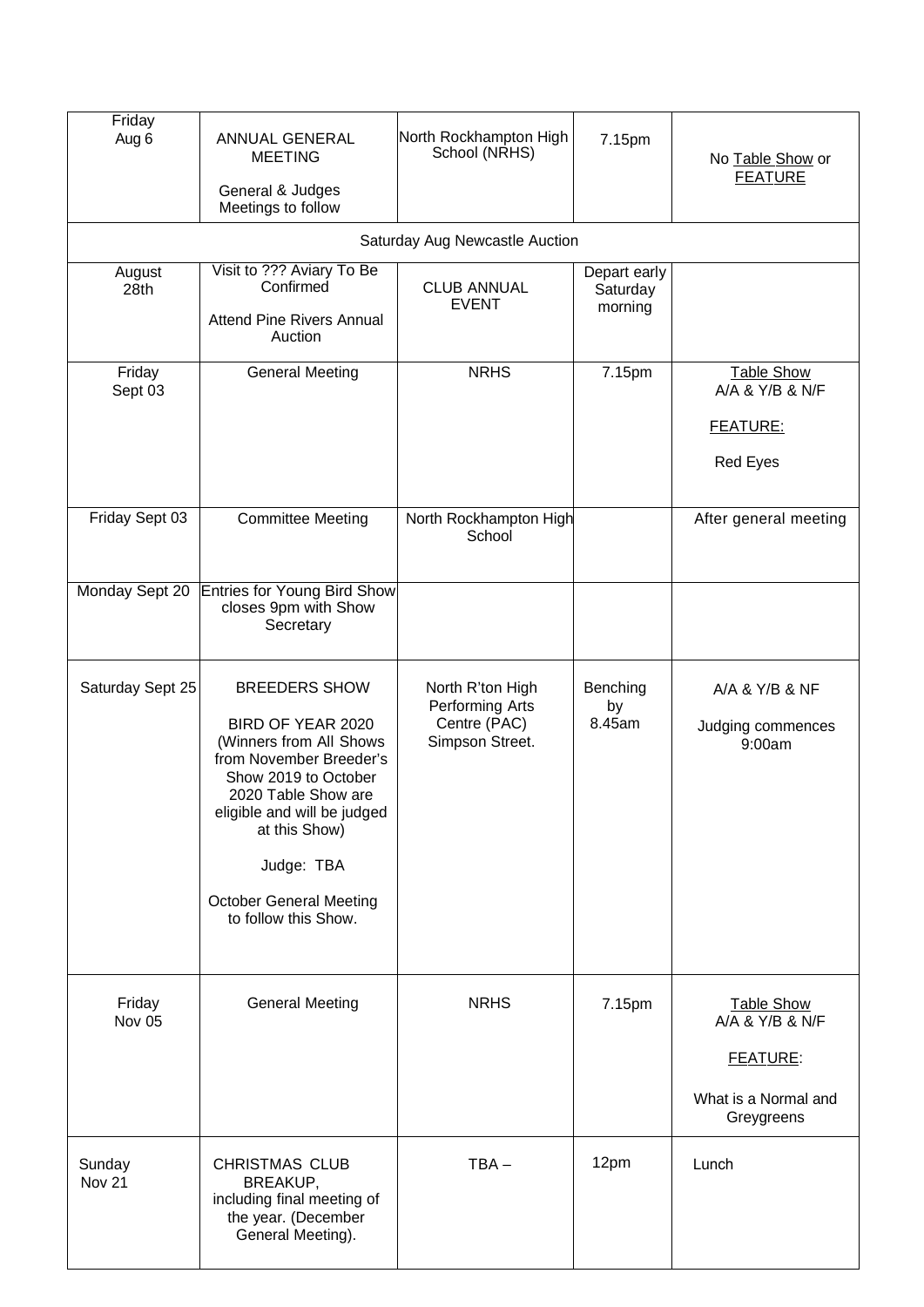

eare

### South East Queensland's CALLY OWV **THINK ABOUT IT - EVERYONE WINS**

We have an extensive range of high quality products to cover all your needs... So no matter where you are, or what you can find it here! Look no more...

We know that once you see the quality and durability of our pet supplies, you're going to tell all of your friends about us.



**Distr** 



butor

If you've got any special requests - or if you're looking for something & it's not here yet, just contact one of our service representatives a call or send us an email and we'll endeavour to have the item, sourced and made available to you!

#### www.jjspetsupplies.com.au **Email: sales@jjspetsupplies.com Telephone: 07 3200 0232**



**Nest Boxes** 

**Train Cages** 



JJ's Pet Supplies can supply fine quality nest boxes, breeding cages and Carry cages.

We are the manufacture, so we can customize to your requirements. Our prices are simply Irresistible!